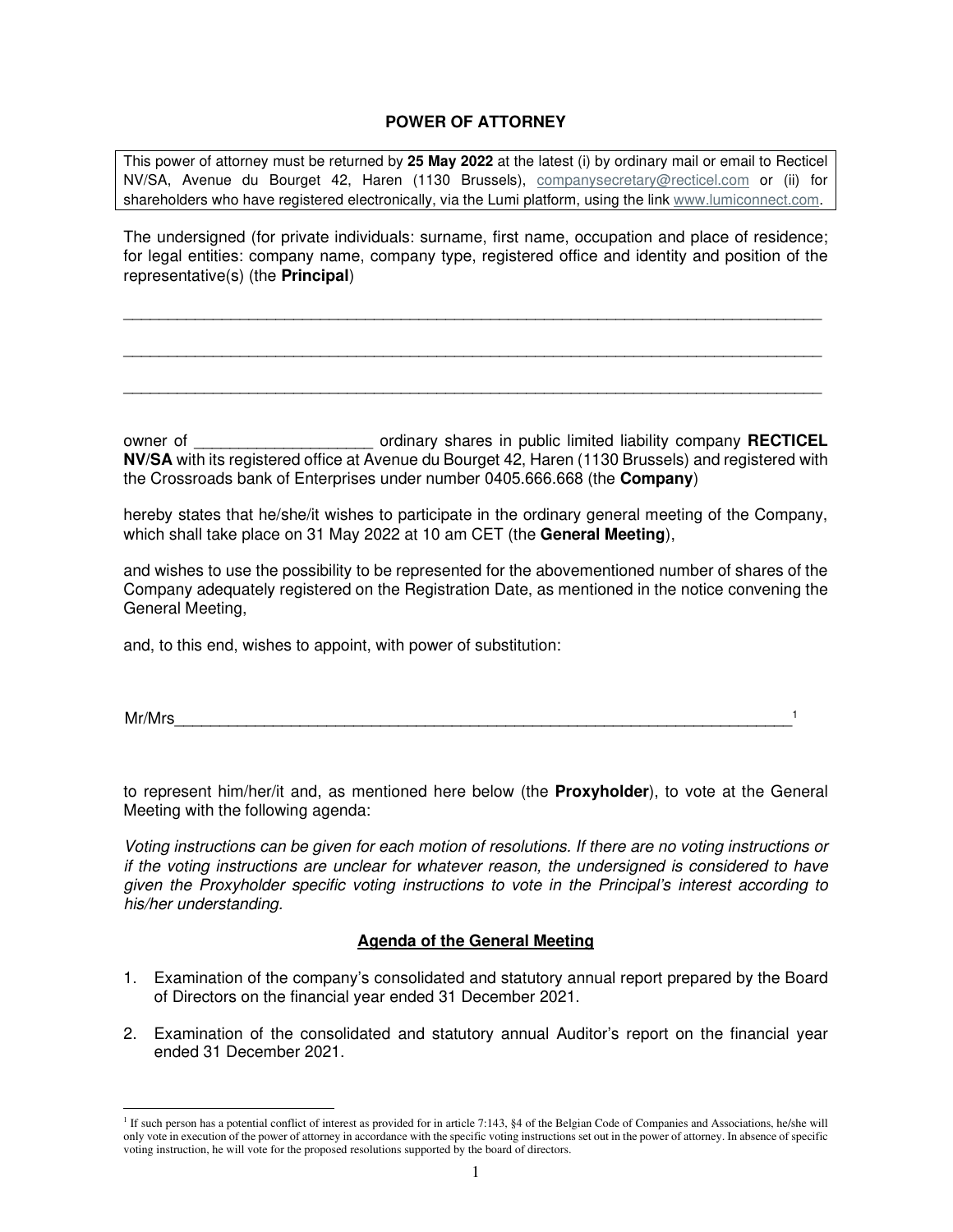3. Proposals forming the subject of the first resolution: Examination of the consolidated accounts as on 31 December 2021.

Resolution No 1.1: Approval of the statutory annual accounts as on 31 December 2021.

| <b>FOR:</b><br>____ | <b>AGAINST:</b><br>___ | <b>ABSTAIN:</b> |
|---------------------|------------------------|-----------------|

Resolution No 1.2: Approval of the appropriation of the result, i.e.:

| Profit for the financial year:                 | $+$ | € 66.288.524,25            |
|------------------------------------------------|-----|----------------------------|
| Profit brought forward from the previous year: | $+$ | € 52.132.613.10            |
| Result to be appropriated:                     |     | $=$ € 118.421.137,35       |
| Gross dividend on shares (*):                  |     | $\text{-}$ € 16.229.391,80 |
| Transfer to legal reserve                      |     | € 2.532.517.81             |
| Profit to be carried forward:                  |     | € 99.659.227,74            |

(\*) Gross dividend per share of  $\epsilon$  0.29, giving an entitlement to a dividend net of withholding tax of  $\epsilon$ 0.2030 per ordinary share.

| <b>FOR:</b> | <b>AGAINST:</b> | <b>ABSTAIN:</b> |
|-------------|-----------------|-----------------|
|             |                 |                 |

4. Proposal forming the subject of the second resolution: Discharge to be given to the Directors for the performance of their duties during the financial year ended 31 December 2021.

| <b>FOR:</b> | <b>AGAINST:</b> | <b>ABSTAIN:</b> |
|-------------|-----------------|-----------------|

5. Proposal forming the subject of the third resolution: Discharge to be given to the Statutory auditor for the performance of his duties during the financial year ended 31 December 2021.

| <b>FOR:</b> | <b>AGAINST:</b> | <b>ABSTAIN:</b> |
|-------------|-----------------|-----------------|
| ____        | ____            | _____           |

6. Proposals forming the subject of the fourth resolution:

Resolution  $n^{\circ}$  4.1. : Renewal of the mandate of THIJS JOHNNY BV, permanently represented by Mr. Johnny THIJS, as non-executive and independent director for a new term of one year ending after the Ordinary General Meeting of 2023.

| <b>FOR:</b><br>____ | <b>AGAINST:</b> | <b>ABSTAIN:</b> |
|---------------------|-----------------|-----------------|
|---------------------|-----------------|-----------------|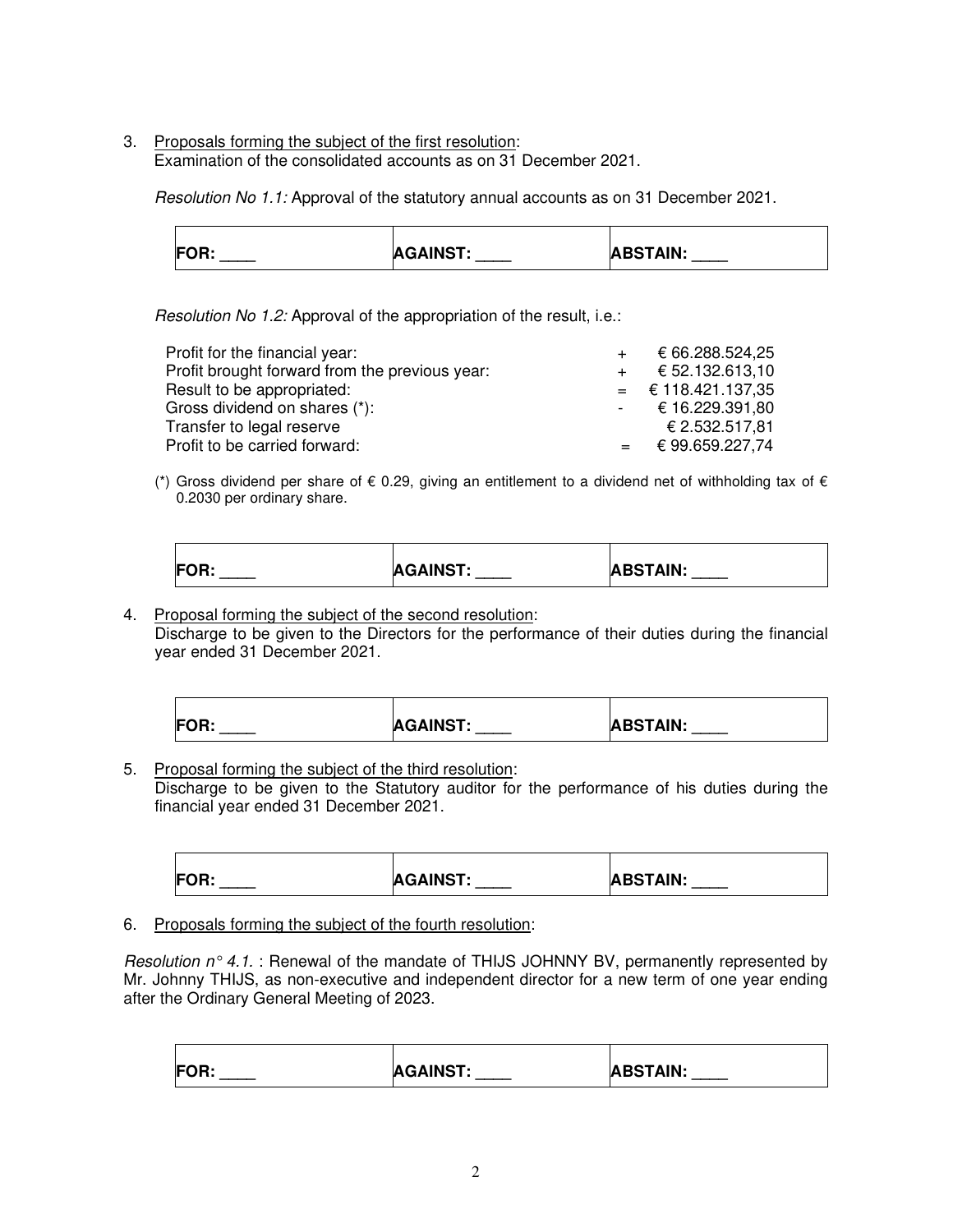Resolution  $n^{\circ}$  4.2. : Renewal of the mandate of OLIVIER CHAPELLE BV, permanently represented by Mr. Olivier CHAPELLE as executive director for a new term of three year ending after the Ordinary General Meeting of 2025.

| <b>FOR:</b> | <b>AGAINST:</b> | <b>ABSTAIN:</b> |
|-------------|-----------------|-----------------|
|             |                 |                 |

Resolution  $n^{\circ}$  4.3. : Renewal of the mandate of MOROXCO BV, permanently represented by Ms Elisa VLERICK, as non-executive and independent director for a new term of three year ending after the Ordinary General Meeting of 2025.

| <b>FOR:</b><br>vıı. | <b>AGAINST:</b><br>____ | <b>ABSTAIN:</b> |
|---------------------|-------------------------|-----------------|

Resolution  $n^{\circ}$  4.4. : Renewal of the mandate of IMRADA BV, permanently represented by Ms Ingrid MERCKX, as non-executive and independent director for a new term of three year ending after the Ordinary General Meeting of 2025.

| <b>FOR:</b> | <b>AGAINST:</b><br>____ | <b>ABSTAIN:</b> |
|-------------|-------------------------|-----------------|
|             |                         |                 |

Resolution  $n^{\circ}$  4.5. : Acceptation of the resignation of Ms Carla SINANIAN as non-executive and independent director, with effect on 12 January 2022. It was decided not to replace her.

| <b>FOR:</b> | <b>AGAINST:</b> | <b>ABSTAIN:</b> |
|-------------|-----------------|-----------------|
|             |                 |                 |

Resolution  $n^{\circ}4.6$ . : Acceptation of the resignation of COMPAGNIE DU BOIS SAUVAGE S.A., permanently represented by Mr. Frédéric VAN GANSBERGHE, as non-executive director, with effect on 23 February 2022. In accordance with article 18 of the articles of association, COMPAGNIE DU BOIS SAUVAGE NV will be replaced by BALTISSE NV, permanently represented by Filip BALCAEN, as from March 9, 2022.

| <b>FOR:</b> | <b>AGAINST:</b> | <b>ABSTAIN:</b> |
|-------------|-----------------|-----------------|
|             |                 |                 |

Resolution n°4.7. : Acceptation of the resignation of COMPAGNIE DU BOIS SAUVAGE SERVICES S.A., permanently represented by Mr. Benoit DECKERS, as non-executive director, with effect on 23 February 2022. It was decided not to replace it.

| FOR:<br>$-$ | <b>AGAINST:</b> | <b>ABSTAIN:</b> |
|-------------|-----------------|-----------------|
|-------------|-----------------|-----------------|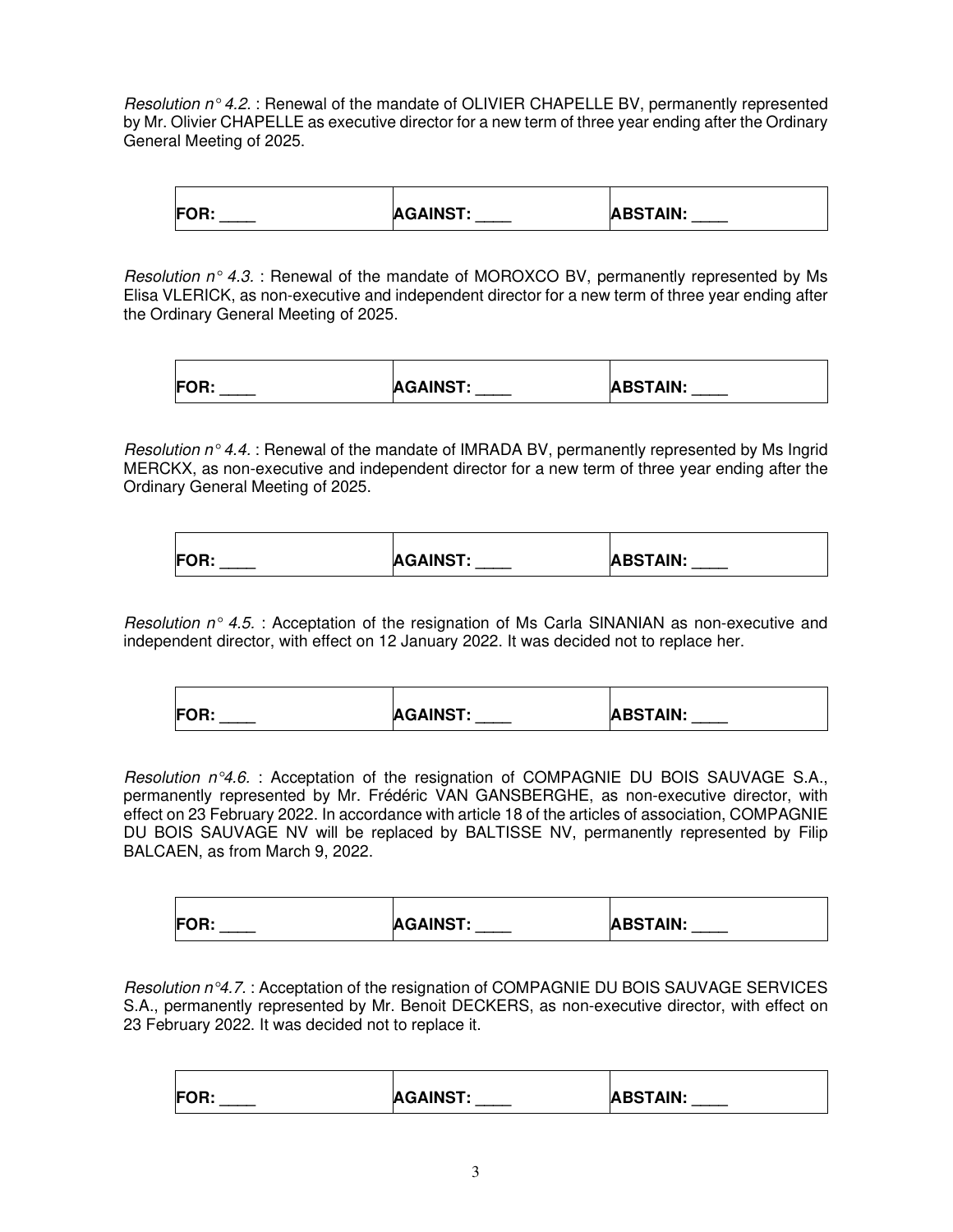Resolution  $n^{\circ}4.8.$ : Confirmation of the appointment of BALTISSE N.V., permanently represented by Mr. Filip BALCAEN as non-executive director for a term of three year ending after the Ordinary General Meeting of 2025.

| <b>FOR:</b> | <b>AGAINST:</b> | <b>ABSTAIN:</b> |
|-------------|-----------------|-----------------|
|             |                 |                 |

# 7. Proposals forming the subject of the fifth resolution:

Resolution  $n^{\circ}$  5.1. : Confirmation as independent director of THIJS JOHNNY BV, permanently represented by Mr. Johnny THIJS within the meaning of article 7:87 of the Companies and Associations Code. Both Mr. Johnny THIJS and THIJS JOHNNY BV meet all criteria as stated in article 7:87 of the Companies and Associations Code (as further elaborated in the field of functional, family and financial criteria as provided by principle 3.5. Of the Corporate Governance Code 2020).

| <b>FOR:</b> | <b>AGAINST:</b> | <b>ABSTAIN:</b> |
|-------------|-----------------|-----------------|
|             |                 |                 |

Resolution  $n^{\circ}$  5.2. : Confirmation as independent director of MOROXCO BV, permanently represented by Ms. Elisa VLERICK within the meaning of article 7:87 of the Companies and Associations Code. Both Ms. Elisa VLERICK and MOROXCO BV meet all the criteria as stated in article 7:87 of the Companies and Associations Code (as further elaborated in the field of functional, family and financial criteria as provided for by principle 3.5. Of Corporate Governance Code 2020).

| <b>FOR:</b> | <b>AGAINST:</b> | <b>ABSTAIN:</b> |
|-------------|-----------------|-----------------|
|             |                 |                 |

Resolution  $n^{\circ}$  5.3. : Confirmation as independent director of IMRADA BV, permanently represented by Ms. Ingrid MERCKX within the meaning of article 7:87 of the Companies and Associations Code. Both Ms. Ingrid MERCKX and IMRADA BV meet all the criteria as stated in article 7:87 of the Companies and Associations Code (as further elaborated in the field of functional, family and financial criteria as provided for by principle 3.5. Of Corporate Governance Code 2020).

| <b>FOR:</b> | <b>AGAINST:</b> | <b>ABSTAIN:</b> |
|-------------|-----------------|-----------------|
|             |                 |                 |

# 8. Proposals forming the subject of the sixth resolution:

 Examination of the remuneration report for financial year 2021, as referred to in the corporate governance statement.

Resolution No 6.1. : Approval of the remuneration report 2021.

| <b>FOR:</b><br><b>AGAINST:</b><br><b>ABSTAIN:</b> |  |
|---------------------------------------------------|--|
|---------------------------------------------------|--|

Resolution No 6.2. : Fixing and approval of the Directors' emoluments for 2022, i.e.: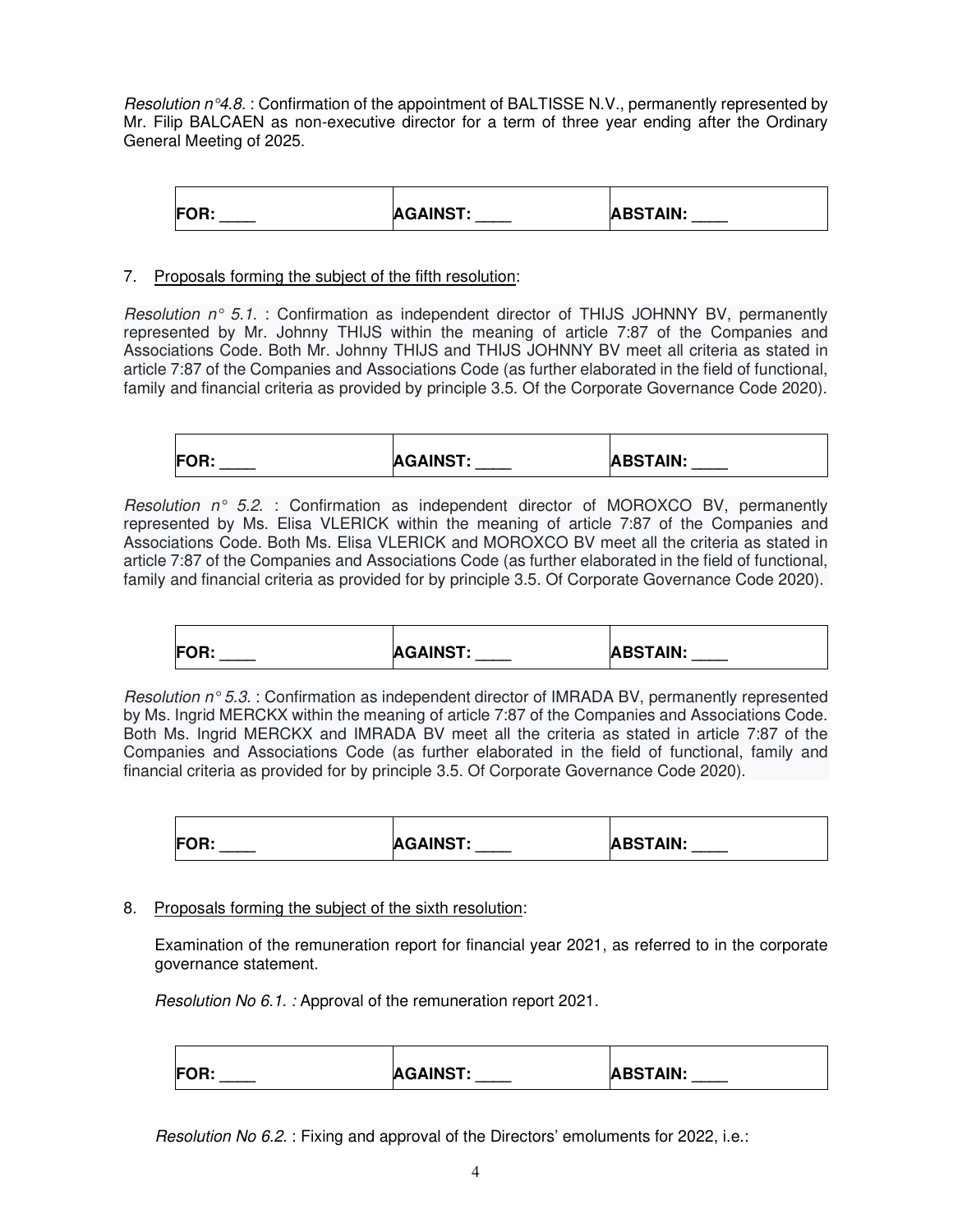- − A single fixed indemnity for Directors of € 15,000 a year and for the Chairman of the Board of Directors of  $\epsilon$  30,000 a year;
- − Directors' fees of € 2,500 per meeting and for the Chairman of the Board of Directors of € 5,000 per meeting.

| $F^{\sim}$<br>vıı. | <b>AGAINST:</b> | <b>ABSTAIN:</b> |
|--------------------|-----------------|-----------------|

Resolution No 6.3. : Fixing of the amount of fees for the members of the Audit Committee for 2022 at € 2,500 per meeting and for the Chairman of the Audit Committee at € 5,000 per meeting.

| <b>FOR</b><br>vıı. | <b>AGAINST:</b> | <b>ABSTAIN:</b> |
|--------------------|-----------------|-----------------|

Resolution No 6.4. : Fixing of the amount of fees for the members of the Remuneration and Nomination Committee for 2022 at  $\epsilon$  2,500 per meeting and for the Chairman of the Remuneration and Nomination Committee at € 5,000 per meeting.

| <b>FOR:</b> | <b>AGAINST:</b> | <b>ABSTAIN:</b> |
|-------------|-----------------|-----------------|
| ____        | ____            | _____           |

 In respect of the provisions laid down under Article 7:91 of the Companies and Associations Code concerning variable remuneration for the members of the Management Committee and the need to spread variable remuneration payments over a three year period in case certain thresholds are passed, the Board of Directors states the following:

- The principle of a spread over a three year period of variable remuneration payment would be applicable to the Managing Director and CEO, Olivier Chapelle SPRL, as well as all other members of the Management Committee. They would not stay below the 25% threshold ;
- The Remuneration and Nomination Committee and the Board of Directors reviewed the situation and are of the opinion that, considering the cyclical nature of the business, it would remain in the best interest of the company to allow a deviation.

Taking the above into consideration and since the target variable remuneration bonus pay-out for the Managing Director and CEO, as well as the other members of the Management Committee, surpasses the 25% maximum threshold, the Board of Directors proposes to the General Shareholders' meeting to approve the said deviation from the principle of a spread over three years and hence allow the full payment of the variable remuneration within a shorter period.

Resolution No 6.5. : Approval of the deviation from the principle of a spread over three years and to allow, given the cyclical nature of the business, the full payment of the variable remuneration within a shorter period for the benefit of the Managing Director and CEO, Olivier Chapelle SPRL, as well as for the benefit of all other members of the Management Committee.

| <b>FOR:</b> | <b>AGAINST:</b> | <b>ABSTAIN:</b> |
|-------------|-----------------|-----------------|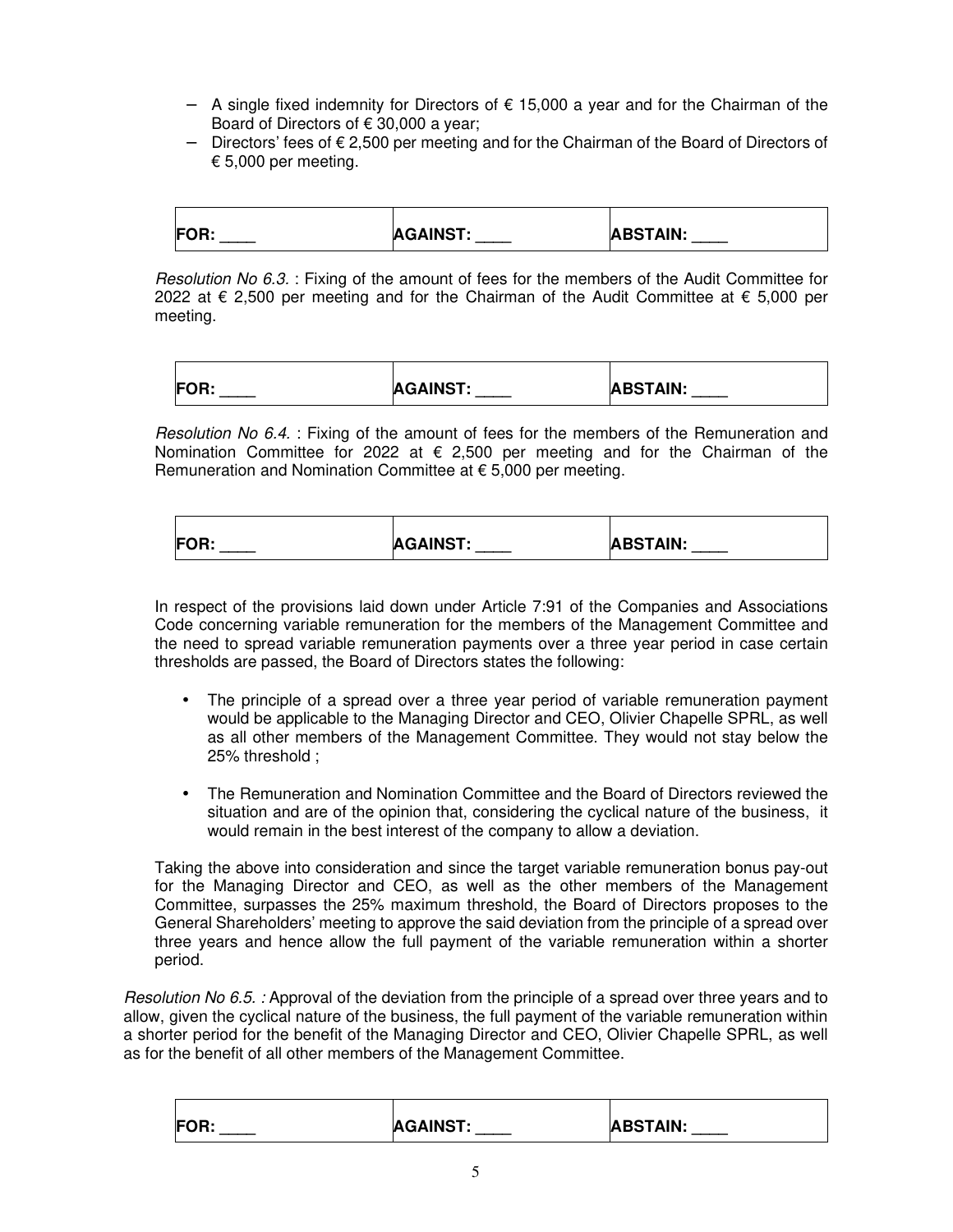# 9. Proposal forming the subject of the seventh resolution:

New edition of the Recticel Group Stock Option Plan

The Board of Directors intends to issue a new edition of the Recticel Group Stock Option Plan in 2022 within the framework of the authorized capital, as in previous years. It requests the approval of the General Meeting for this, not because this would be required by law, but in accordance with the principles of corporate governance.

Resolution  $n^{\circ}$  7.1. : The Meeting approves the Board of Directors to issue, if appropriate, a new edition of the Recticel Group Stock Option Plan for the benefit of the senior executives of the Recticel Group. If the Board of Directors so decides, this new edition will include the issuance of up to 360,000 warrant or options, with an exercise period of three to a maximum of nine years and an unavailability period of three years, and which will be granted free of charge to the beneficiaries. The issue price will be determined by the Board of Directors in accordance with the Companies and Associations Code.

| <b>FOR:</b><br>vu. | <b>AGAINST:</b> | <b>ABSTAIN:</b> |
|--------------------|-----------------|-----------------|

# 10. Proposal forming the subject of the eighth resolution:

The Recticel Group Stock Option Plan May 2011 (Warrant plan May 2011) issued by the Board of Directors contains a clause 6.2. which allows the beneficiary to immediately exercise the warrants in the event of a change of control (i.e. a transfer, through one or more transactions, of more than fifty percent (50%) of the voting rights) or a public takeover bid, in as the case may be under the conditions determined by the Board of Directors.

Resolution  $n^{\circ}$  8.1. : Following the issue by the Board of Directors of the Recticel Group Stock Option Plan May 2021 (Warrant plan May 2021), approval in accordance with article 7: 151 of the Companies and Associations Code of clause 6.2. in the aforementioned Recticel Group Stock Option Plan.

| <b>FOR:</b> | <b>AGAINST:</b> | <b>ABSTAIN:</b> |
|-------------|-----------------|-----------------|

and also:

- to participate in all deliberations and, on behalf of the Principal, participate in the voting on all the items on the abovementioned agenda;
- to participate in all other meetings following postponement or adjournment;
- to sign the attendance list and all deeds, minutes or other documents regarding this General Meeting, if necessary;
- to generally do all that is required or useful to exercise this mandate, promising ratification if necessary.